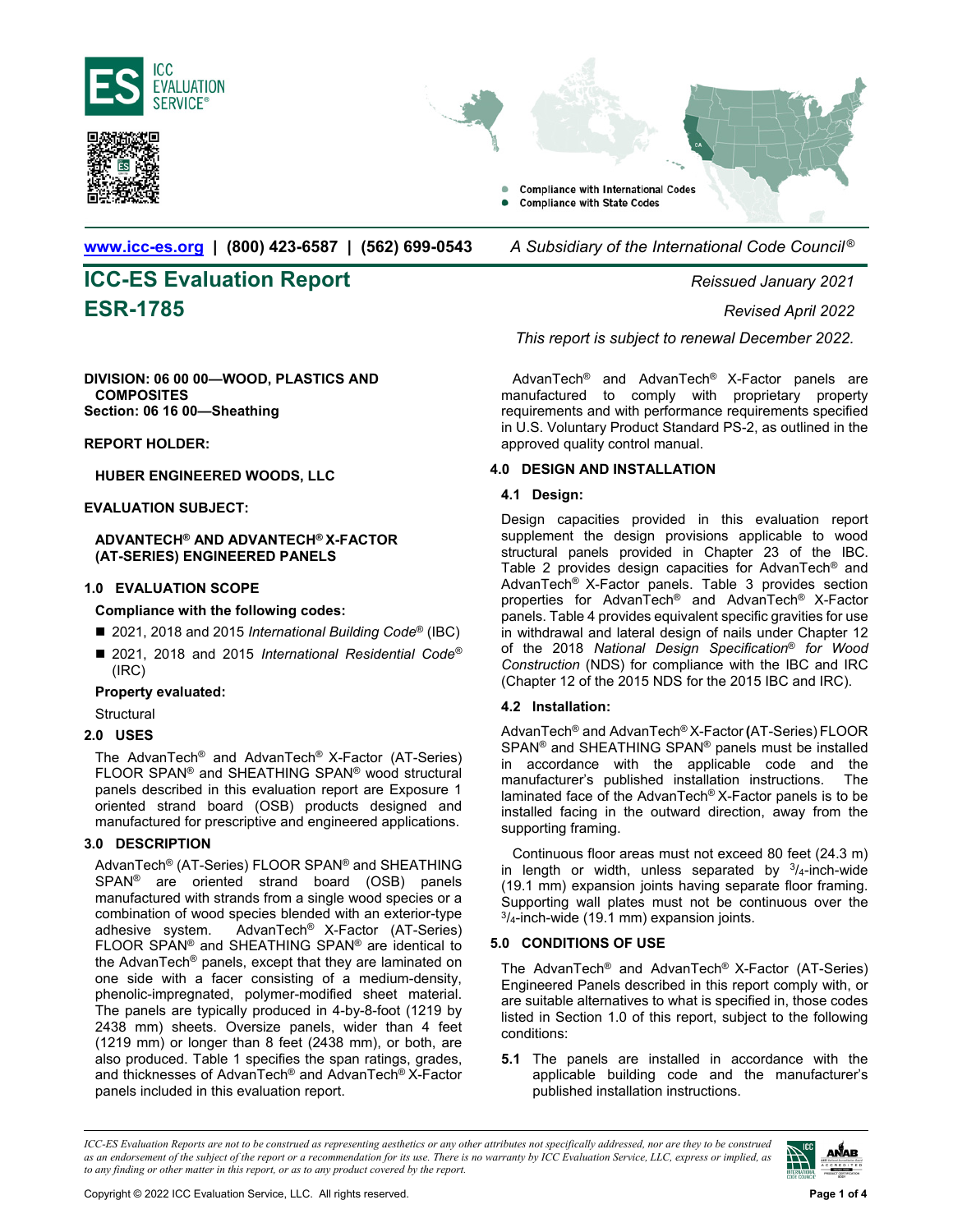**5.2** The panels are manufactured in Broken Bow, Oklahoma (Mill 290); Easton, Maine (Mill 228); Commerce, Georgia (Mill 227); Spring City, Tennessee (Mill 230); and Crystal Hill, Virginia (Mill 229); under a quality-control program with inspections conducted by ICC-ES.

## **6.0 EVIDENCE SUBMITTED**

Data in accordance with the ICC-ES Acceptance Criteria for Wood Structural Panels (AC182), dated April 2001 (editorially revised April 2022).

# **7.0 IDENTIFICATION**

**7.1** Each AdvanTech® and AdvanTech® X-Factor panel has at least one grade stamp for product and field identification. The grade stamp includes the trademark of the Huber Corporation; the AdvanTech<sup>®</sup> or AdvanTech® X-Factor trademark, as applicable; the AT-Series; the panel span rating and thickness; exposure durability classification (Exposure 1); panel

grade (Structural I SHEATHING SPAN® or FLOOR SPAN®); product standard (PS-2); mill number; and the ICC-ES evaluation report number (ESR-1785). For the AdvanTech® X-Factor panels, the grade stamp is located on the side that is not laminated, and the AdvanTech® X-Factor trademark is printed on the laminated face. Refer to Figure 1 for a typical grade stamp.

**7.2** The report holder's contact information is the following:

 **HUBER ENGINEERED WOODS, LLC 10925 DAVID TAYLOR DRIVE ONE RESOURCE SQUARE, SUITE 300 CHARLOTTE, NORTH CAROLINA 28262 (800) 933-9220 www.huberwood.com ken.hix@huber.com** 

# **TABLE 1—SPAN RATINGS, GRADES AND THICKNESSES OF ADVANTECH**® **AND ADVANTECH® X-FACTOR PANELS**

| <b>SPAN RATING</b> | <b>AT-Series</b> | <b>TECO GRADE<sup>1</sup></b>               | <b>NOMINAL PANEL THICKNESS</b> |
|--------------------|------------------|---------------------------------------------|--------------------------------|
| 32/16              | AT 1.10          | Structural I<br>SHEATHING SPAN <sup>®</sup> | $\frac{1}{2}$ inch             |
| 40/20              | AT 1.10          | Structural I<br>SHEATHING SPAN®             | $\frac{5}{8}$ inch             |
| 24 o.c.            | AT 1.05          | Structural I<br>FLOOR SPAN®                 | $^{23}/_{32}$ inch             |

For **SI:** 1 inch = 25.4 mm.

<sup>1</sup>SHEATHING SPAN® and FLOOR SPAN® are registered trademarks of TECO.

| <b>SPAN RATING</b> | <b>NOMINAL</b><br>THICKNESS (in.) | <b>AT-SERIES</b> | <b>STRENGTH</b><br>AXIS <sup>2</sup> | <b>BENDING</b><br><b>STIFFNESS,</b><br>ΕΙ<br>$(lbf-in^2/ft)$ | <b>BENDING</b><br><b>STRENGTH,</b><br>$F_bS$<br>$(lbf-in/ft)$ | <b>PLANAR SHEAR,</b><br>$F_s$ (lb/Q)<br>(Ibf/ft) |
|--------------------|-----------------------------------|------------------|--------------------------------------|--------------------------------------------------------------|---------------------------------------------------------------|--------------------------------------------------|
| 32/16              | $^{1/2}$                          | AT 1.10          | Primary                              | 133,750                                                      | 665                                                           | 280                                              |
|                    |                                   |                  | Secondary                            | 58,000                                                       | 400                                                           | 280                                              |
| 40/20              | $^{5}/_8$                         | AT 1.10          | Primary                              | 256,000                                                      | 1,035                                                         | 350                                              |
|                    |                                   |                  | Secondary                            | 114,000                                                      | 625                                                           | 350                                              |
| 24 o.c.            | 23/32                             | AT 1.05          | Primary                              | 383,800                                                      | 1,250                                                         | 365                                              |
|                    |                                   |                  | Secondary                            | 155,000                                                      | 710                                                           | 365                                              |

### **TABLE 2—ADVANTECH**® **AND ADVANTECH® X-FACTOR PANEL DESIGN CAPACITIES1**

For **SI:** 1 inch = 25.4 mm, 1 lbf-in<sup>2</sup>/ft = 9.415 1kN-m<sup>2</sup>/m, 1 lbf-in/ft = 0.371 N-m/m, 1 lbf/ft = 14.59 N/m.

1 Design capacity is a single value that represents the product of the allowable stress and the corresponding section property

per 1-foot width of panel for a given load condition.<br><sup>2</sup>Primary strength axis corresponds to the panel length dimension and the secondary direction to the panel width dimension.

If an AdvanTech<sup>®</sup> or AdvanTech® X-Factor panel is manufactured with the primary direction aligned in the narrow dimension, the primary direction will be stamped on the panel.

| TABLE 3-SECTION PROPERTIES FOR ADVANTECH® AND ADVANTECH® X-FACTOR PANELS1 |  |
|---------------------------------------------------------------------------|--|
|---------------------------------------------------------------------------|--|

| <b>SPAN</b>   | <b>NOMINAL THICKNESS</b><br>(in.) |         | AREA.<br><b>PANEL</b><br><b>WEIGHT</b> |            | <b>MOMENT OF</b><br><b>INERTIA, I</b> | <b>SECTION</b><br><b>MODULUS, S</b> | <b>STATICAL</b><br><b>MOMENT, Q</b> | <b>SHEAR</b><br><b>CONSTANT,</b> |
|---------------|-----------------------------------|---------|----------------------------------------|------------|---------------------------------------|-------------------------------------|-------------------------------------|----------------------------------|
| <b>RATING</b> | <b>Fraction</b>                   | Average | (psf)                                  | $(in^2ft)$ | (in <sup>4</sup> /ft)                 | $(in^3/ft)$                         | (in4/ft)                            | Ib/Q<br>$(in^2/ft)$              |
| 32/16         | $\frac{1}{2}$                     | 0.500   | 1.9                                    | 6.000      | 0.125                                 | 0.500                               | 0.375                               | 4.000                            |
| 40/20         | $^{5}/_8$                         | 0.625   | 2.0                                    | 7.500      | 0.244                                 | 0.781                               | 0.586                               | 5.000                            |
| 24 o.c.       | $^{23}/_{32}$                     | 0.715   | 2.4                                    | 8.580      | 0.366                                 | 1.022                               | 0.767                               | 5.720                            |

For **SI:** 1 inch = 25.4 mm, 1 in<sup>2</sup>/ft = 2117 mm<sup>2</sup>/m, 1 in<sup>3</sup>/ft = 53 763 mm<sup>3</sup>/m, 1 in<sup>4</sup>/ft = 1 365 589 mm<sup>4</sup>/m.

1 Based on a rectangular cross-sectional width of one foot.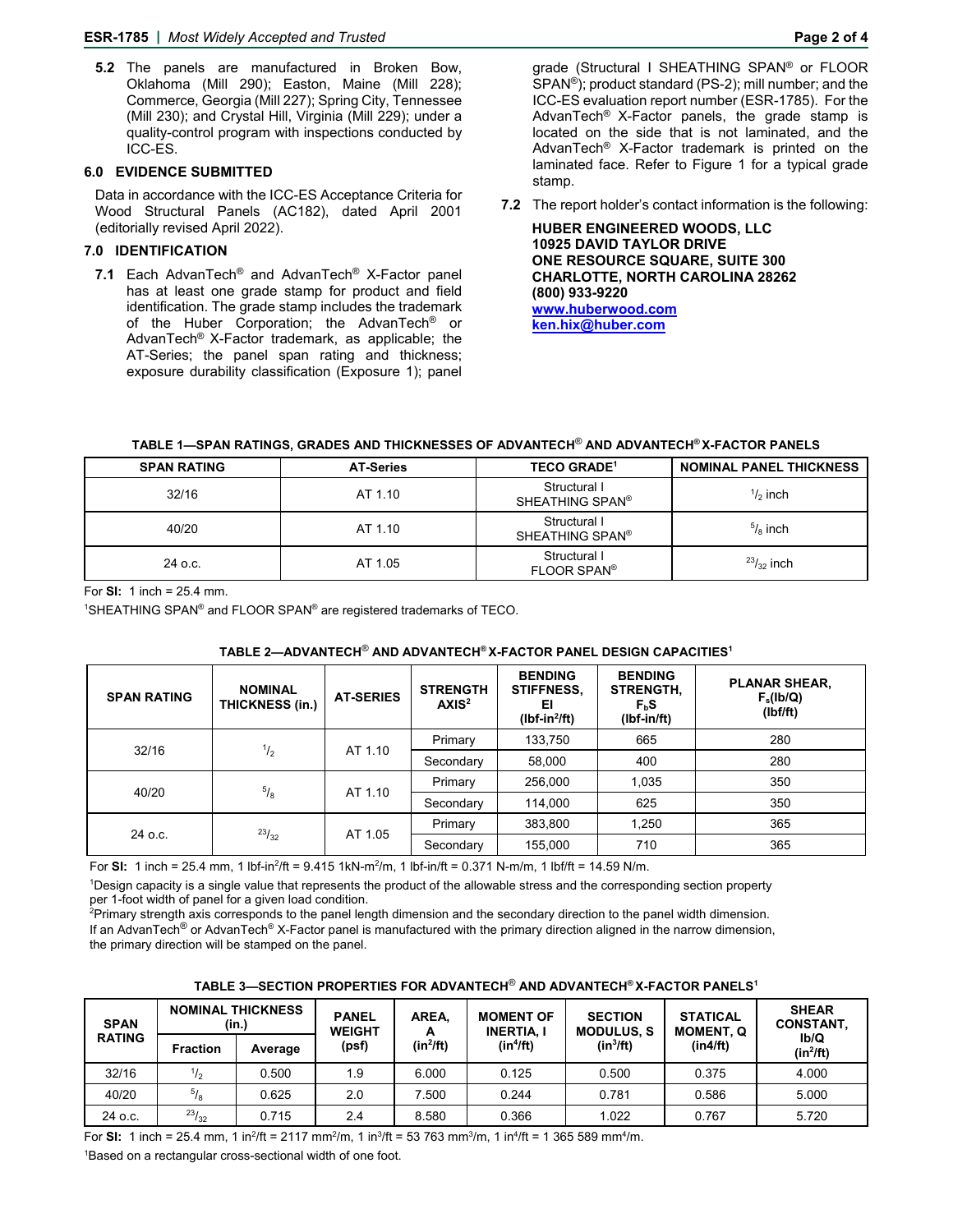| TABLE 4-EQUIVALENT SPECIFIC GRAVITY VALUES FOR ADVANTECH® AND ADVANTECH®X-FACTOR PANELS <sup>1,2</sup> |                          |                  |                                    |            |  |  |
|--------------------------------------------------------------------------------------------------------|--------------------------|------------------|------------------------------------|------------|--|--|
| <b>SPAN RATING</b>                                                                                     | <b>NOMINAL THICKNESS</b> | <b>AT-Series</b> | <b>NAIL RESISTANCE</b>             |            |  |  |
|                                                                                                        | (inch)                   |                  | Lateral                            | Withdrawal |  |  |
|                                                                                                        |                          |                  | <b>Equivalent Specific Gravity</b> |            |  |  |
| 32/16                                                                                                  | '/2                      | AT 1.10          | 0.44                               | 0.43       |  |  |
| 40/20                                                                                                  | $^{5}/_{8}$              | AT 1.10          | 0.44                               | 0.43       |  |  |
| $24$ o.c.                                                                                              | $^{23}/_{32}$            | AT 1.05          | 0.50                               | 0.44       |  |  |

For **SI:** 1 inch = 25.4 mm.

1 Equivalent specific gravity values are provided for use in design of nailed connections (lateral and withdrawal) in accordance with Chapter 12 of the 2018 NDS for compliance with the IBC and IRC (Chapter 12 of the 2015 NDS for compliance with the 2015 IBC and IRC).<br><sup>2</sup>In cases where strand delamination occurs on the opposite face of the panel, the assumed nail e

be reduced accordingly for the design of connections in which the nails are loaded laterally. The effect of strand delamination is reflected in the tabulated equivalent specific gravity values for withdrawal.